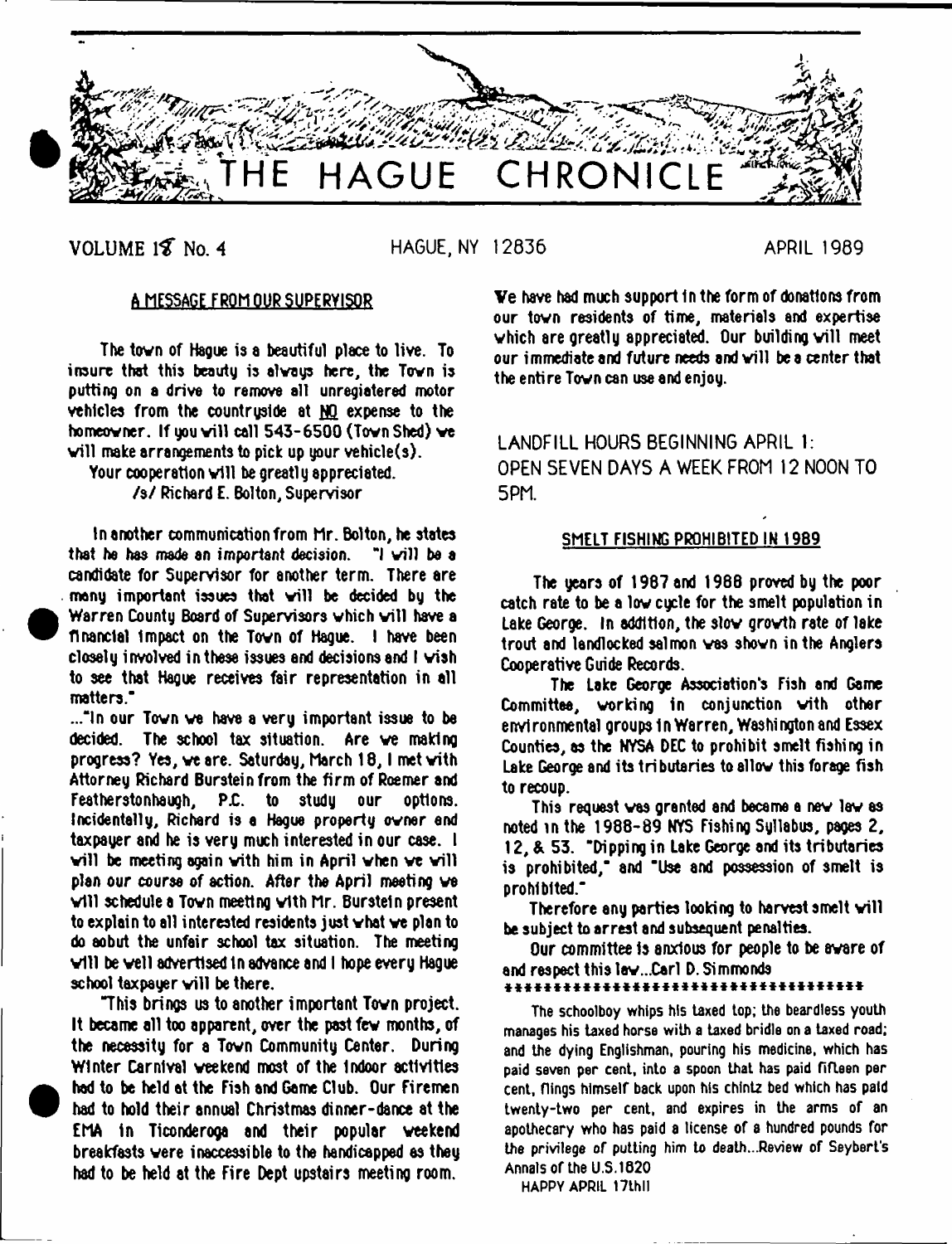#### 2--

### PRE-REGISTRATION FOR 3URPLU3 FOOD ELIGIBILITY

If you ore a recipient of surplus food in Hague, you should be aware of pre-registering for the certification of your eligibility.

On Friday, April 28, a ataff member of the Community Action Agency will be at the Town Hall from 9AM to 10:30AM to PRE-REGISTER area residents who qualify for the surplus food program.

Needed documentation will be:

1. Proof of reaidency

2. Proof of income for ALL household members

3. Social Security number(s) of ALL adult household members.

4. Dates of birth of ALL household members.

5. Proof of participation in other programs {WIC, HEAP, Food Stamps, Medicaid, S.S.I.)

Arrangements can be made for home visits for shut-ina by calling the Community Action Office and asking for Joyce or Carol. The number is 79>0636/37. If this is a problem because you have no phone and you need help communicating vith either of these ladies, get in touch vith G. Lindquist, Shamrock Hill, or the Town Hall.

If you cannot attend the scheduled registration, you may register at *ZAA.* office at 190 Maple St., Glens Falls, or at your locol tovn hall prior to surplus day. APPLICATIONS WILL NOT BE ACCEPTED ON SURPLUS DAY...gl

#### GROWTH GROUP TO BE FORMED IN HAGUE

An opportunity will be offered to anyone who feels. "stuck in place" and would like to explore ways to live more creatively. This is not a therapy group but more a support group to help ourselves become more self actualized. Father Rich Broderick will act as a facilitator.

The first session will be held on Monday, April 24 at 7PM. It is open to anyone in the community vho feels that he or she might benefit from such a group. Please call Father Rich at 543-8828 for more information or to register.

# HAGUE HISTORICAL SOCIETY

The Hague Historical Society will hold its April meeting on Fridsy, April 28 at 8PM at the Ticonderoga Hancock House in joint meeting vith the Ticonderoga Historical Society. This is a long looked-forvard- to event.

The Hague Historical Society is providing the meeting program vhich starts at 8PM vhile the Ticonderoga Historical Society will act as host, providing the meeting place and the social hour immediately after the program.

The speaker, Dr. Robert M. Cole, president of the Hague Historical Society will present. The Adirondack Great Comps and Their Originator William West Durant" and will include slides of these camps then and now. The subject 1s stimulating and of an era vhich had great impact on the Adirondacks from the 1870's to the Great Deparession era of the 1930's.

Come and hear the definition of Great Camps, learn about their ovners and staff and leave vith a feeling of nostalgia that will last indefinitely. The public is invited.

The May meeting will be held at the Hague Baptist Church annex on Wednesday, May 17. Mr. Robert Jones of Pilot Knob will discuss and exhibit his woodcarvings of birds. Mr. Jones, lest year, von the prestigious first place blue ribbon for his carving of a loon at the important Salisbury, MD competition.

Members of the Hague Historical Society will assemble at the Hague Baptist Church parking lot at 7:30PM on Friday the 28th to pool rides to the Hancock House. Please be on time.

### HAGUE VOLUNTEER FIRE DEPARTMENT

Under the supervision and hard vork of Ida May and her committee, the Fire Department realized \$1,422.40 on its rummage and food sale.

The Fire Department plons a spaghetti dinner on Saturday, April 15 at the firehouse. Adults will be \$5.00, children \$3.

There vas only one fire cell in March using four man hours.

Ambulance call:

January - 4 calls - 46 miles - 16 1/2 man hrs.

February - 12 calls - 577 miles - 73 man hours

March - 9 calls - 165 man hours

In addition 45 hours for mutual aid and 65 hours for training during the three month period.

Jim Young announced at the April meeting that Truck  $\blacktriangleright$  339 vill be used for a mutual aid truck.

The Fire Department is still gratefully receiving donations for its nev fire truck. In round figures, the truck cost \$200,000 and they have raised about \$135,000 of that amount. They still need betveen \$65,000 and \$70,000.

Ed: These guys and dolls are doing a fantastic service for the tovn of Hague. There are many dedicated firemen, fire police and support members. They are protecting YOUR property. Let's all dig a little deeper and shov them they are appreciated. ...DJH

\*\*\*\*\*\*\*\*\*\*\*\*\*\*\*\*\*\*\*\*\*\*\*\*\*

*Nather halds her children's hands far jvst a little vhile...their hearts forever.. Anon*

Mother's Day - May 14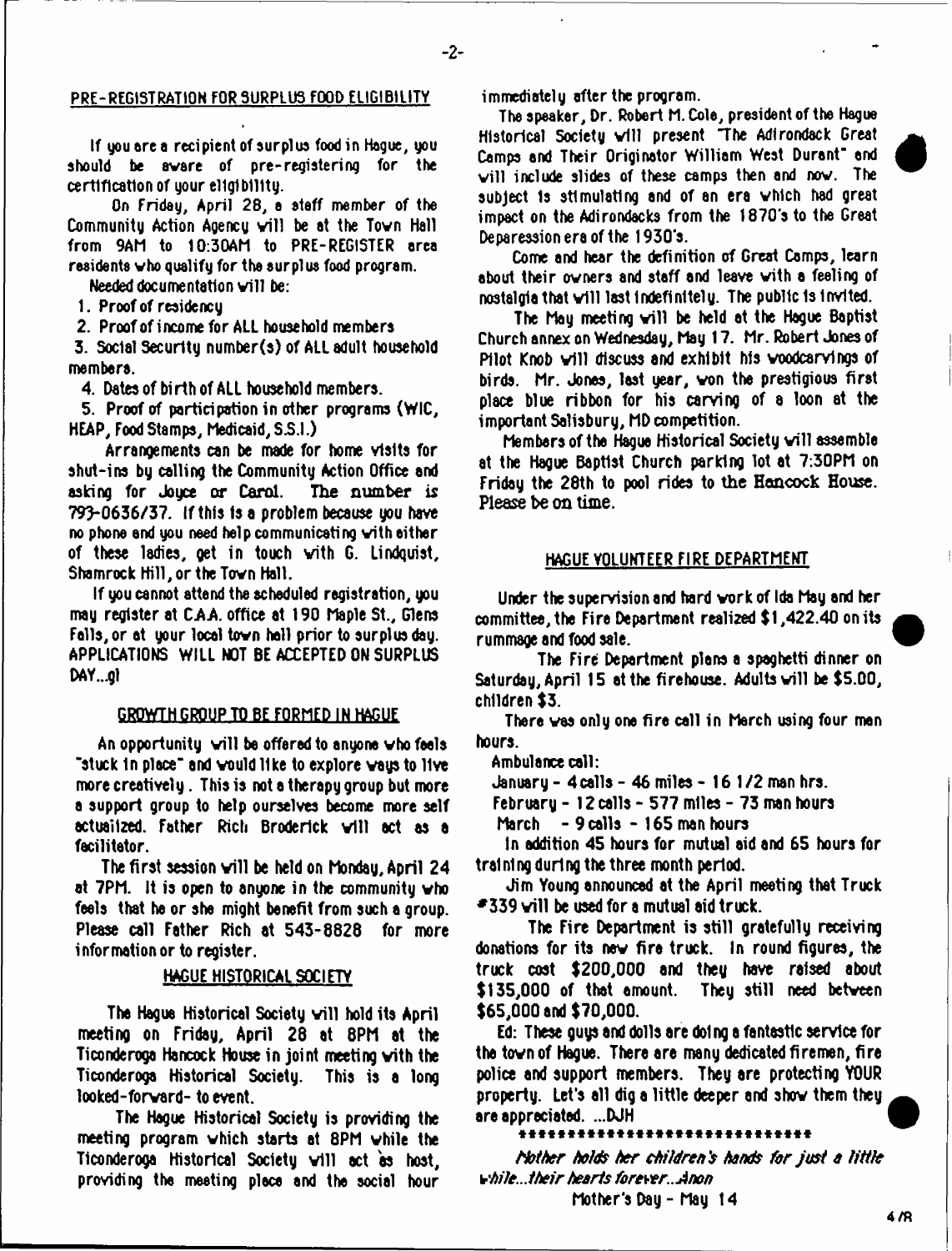#### ZQNING BOARD OF APPEALS - 3/23/B9

The regular meeting of the ZBA, held on March 23, 1989, was preceded by Public Hearing \*Y2-89, a Barry Jordon request for 10 ft. less on the required 25 ft. rear set-back allotted by tovn zoning regulations. This vould allow him to build a home on the site of a burned out mobile home. At the regular meeting that followed, the board unanimously voted yes to the motion to grant the variance.

Portions of Tovn Attorney John Silvestri's letter concerning Ginn-DeLarm interpretation of 8.020 vas read. It stated that since they were not the property owners In 1973 (before adopton of zoning regulations In Hague), they could not benefit from this section of the Zoning Ordinance.

Request for a variance by the Si nkvays of Silver Bay vas discussed and many questions arose concerning property lines. John Breitenbach, Jr., Zoning Administrator, will contact the Sinkways for additional information to complete the application. Then a public hearing will be scheduled.

Ron Pote, ZBA's newest member, reported on a NY Planning Federation meeting he attended on March 2, 1989....gl

# HAGUE PLANNING BOARD 4/6/89

The approved subdivision map for Clifton Frasier was signed again due to a spelli ng error on the origi nal and the mylar for Robert Patchett's approved line change and minor subdivision vas also signed. These approved and signed maps must be filed in the Warren County Clerk's office within 60 days of approval or they become null and void.

The plans of John Breitenbach, Jr. to renovate an existing 2-familg house, located on section 63, block 1, lot 3, into a 3-family unit vas reviewed. The nev living unit vould add a second story to the existing dwelling. The original footprint vould be unchanged and the nev roof vould not exceed the 30' maximum allowable height. The John Breitenbach, Jr. family vould use this 2nd floor living unit as their primary residence. Their existing residential unit on this property will become a storage area. The Board scheduled a site plan review and a public hearing. If, after the site plan review, the Board deems a public hearing is not required, it may be canceled.

A resolution vas passed, by a 4 to 3 vote, to submit to the Hague Town Board the revisions to the Tovn of Hague Zoning Ordinance, dated March 31, 1989, as proposed by the Revision Committee.  $\lambda$ 

Chairman Leundree announced that, in the future, she will dispense vith the reading of the minutes of the previous meeting. Copies of the minutes are available at the Tovn Hall the Thursday following the meeting. Additions and corrections to the minutes may be made at the next regular meeting.

#### HAGUE TOWN BOARD - 4/1/89

After opening the Tovn Board meeting on April 11, 1989, Dick Bolton, Supervisor allowed privilege of the floor to Laura Meade who gave a very short synopsis of a bird program she presented for a standing room only crowd at the Chapman Museum, Glens Falls "History and Lunch" program. Hague is an important migratory fly-way.

In Communications and Petitions were the following:

1. A notice of claim from Rodriguez Lav Firm informing Hague that F. Palma, Jr. js suing the town for a snowmobile accident at North Pond during the Winter Carnival.

2. Letter stating Warren County policy for all employees use of controlled substances.

3. Hague Fish and Game Club vas given approval to use tovn park parking lot for Its food concession during Bass Tournament and Hague Arts Fair.

4. Letter from Edward Franke with suggested exchange of landfill materials. (He vould bring one truck of disposables and pick up one truckload of white goods). Good idea for future but letter to Mr. Frank will explain our "no thank you" for now.

5. Letter from Mike White, Lake George Park Commission explaining why fees for lake use cannot be -citerid, forgiven or changed for special events. They are legally set and the Commission has no authority to change them. This vas In answer to an inquiry Into the possibility of cancelling the \$7.50 fee for the Bass Tournament fishermen

6. Three applicants were announced for the vacancy on the Planning Board. They are Chris Ginn, Henry Karmazin, and Bob Patchett. The tovn board will receive input from the Planning Board and then make a decision to fill the vacancy.

7. A Grant Aid meeting on solid waste will be held on May 1, 1989 by ENCON. The Solid Waste Act of 1988 mandates recycling by September 1, 1992 and ve need the time between '89 and '92 to prepare . We also need the money to do it. (Cont. on page 4)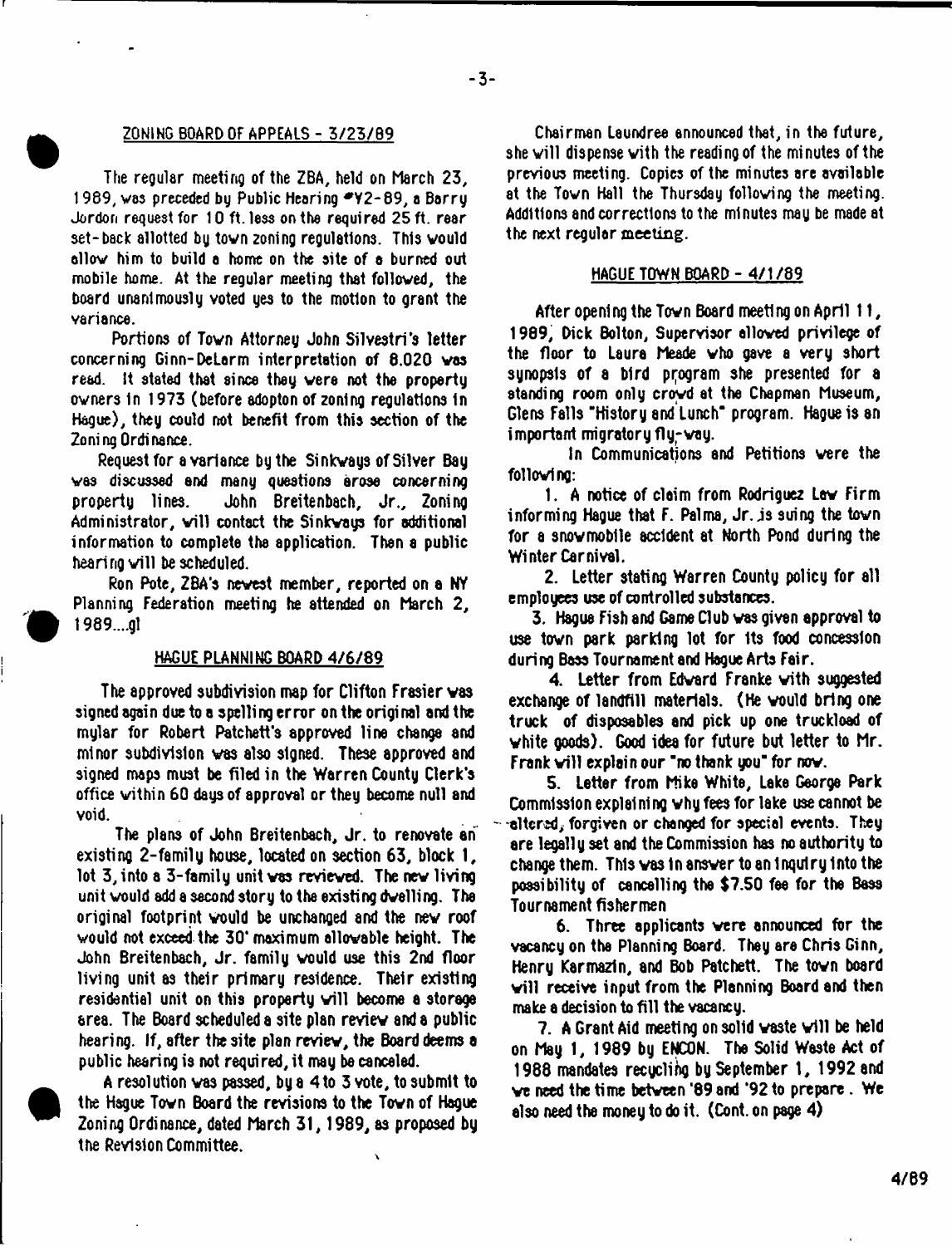# Town Board (Cont. from page 3) The Contract of the CONING ORDINANCE REVISIONS

In regular committee reports:

1. We have a temporary O.K. to run tovn shed furnace but must repair a crack and provide a thorough cleani ng.

2. Several junk cars are on the list for removal. Contact Dan Belden if you have any cars you vould like to have picked up (at no cost to you). (See Dick Bolton's letter on page 1)

3. The plumbing is almost completed at the tovn park.

4. When Richard Burstein is available for a public hearing re: School Tax Investigation, one will be scheduled. (See Dick Bolton's letter on page 1 for more information on the subject.)

5. Community Centre - A motion vas approved to allov Supervisor Bolton to set a bid-opening date at his discretion, for Community Centre construction.

Return of the ballfield property from Ti School District is the only bit of unfinished business and at the next School Board meeting another Hague request vith reasons for return of all or part of the property will be made.

In nev business:

t. Resolution # 10 vas passed vith transfer of \$4,800 from contingency funds to building fund for use in buying kitchen equipment for Community Centre. Also transfer of \$3,191.80 from contractural funds to building fund for same. \$18,850 transferred from highway unexpended to highway machines.

2. Perry Girard has been appointed Dog Control Officer.

3. Warren County has authorized resolutions for:

(1) Out of state costs for trip expenses to Washington, D.C-. by several members of county committee to discuss federal funds for sever project.

(2) Submitting application for funding for solid vaste planning.

Spring clean-up day will be held on May 16.

If any senior is interested in part-time vork at the landfill, contact Dan Belden.

Lake Appreciation Day will be Wednesday, July 12. ...gl

#### JOB OPENINGS IN HAGUE

Lifeguard for Hague Beach Must be 18 years of age or older and have Advanced Lifesaving, CPRand Advanced First Aid. Call Tovn Hall (5t8) 543-6161 for more information.

YOUTH DIRECTOR - Town needs an interested person in directing youth programs. Call Supervisor Bolton at Tovn Hall

As an ongoing process the Tovn of Hague is continually updating its planning and zoning policies. The Zoning Ordinance Revision Committee, chaired by Fred LaPann, is presently nearing the end of its third appraisal and revision of the ordinance since its inception in 1977. This revision process Is designed to allow the ordinance to remain current with the continually changing demands of development in the Tovn of Hague.

The revision committee is made up of members from the Town, Planning and Zoning Boards as well as advisors from other agencies. Dan Kane from the Warren County Planning Department and Jim Hotaling and Barbara Rottler froni the Adirondack Park Agency vere of invaluable service.

The proposed revisions will now be reviewed by the Hague Town Board, and a public hearing will follow. When final approval is met, the changes will be adopted, and the revisions will become part of the Zoning Ordinance.

If anyone has any questions or needs assistance on any zoning matter, please contact John Breitenbach Jr., Development Administrator at the Hegue Tovn Hell... JB

### LAKE GEORGE PARK COMMISSION REPORT

Will the users.and lovers of Lake George voluntarily register their docks, boats and moorings, provided registration fees are deposited In a special trust to protect the lake?

The ansver seems to be a resounding yes. Despite a late start the first year, 72% of boat owners and 82% of dock and mooring ovners registered in 1988.

Revenue of \$310,000 from fees vent into nev efforts to protect the lake. State aid to the Commission increased Lake George Park Trust Fund resources by \$92,000 in 1988, and as much as \$150,000 may be available this year.

WHEN TO REGISTER: Annual registrations are due April 1 of each year and, are timely paid if received by April 30. A penalty of *2%* per month is applied to late payments.

No person shall use a dock, mooring or boat subject to the fees without having paid the fee. Further, you must display the boat registration decal on your boat and the dock registration decal on your dock.

WHERE THE MONEY GOES: All revenue collected is deposited in the Lake George Park Trust Fund and can be used only by the Commission for its programs to protect the lake and its users. (Cont. on page 5)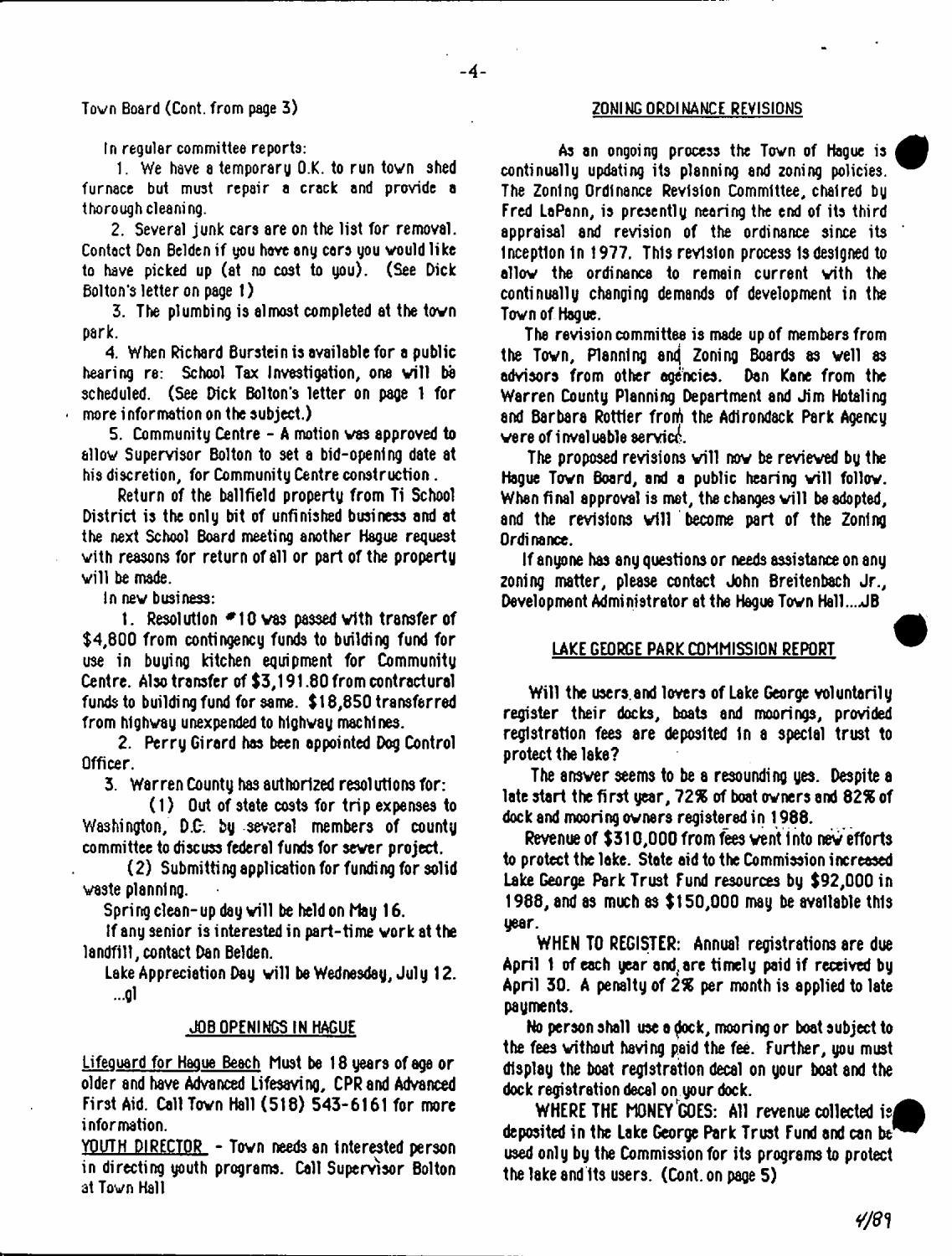#### LGPC Report (cont. from page 4)

Enforcement will beginearlyin 1989. Infairness to those who have registered, the law will be strictly enforced. Use of a dock, mooring or boat subject to the requirements but not registered is a violation and subjects the owner or operator to a court summons and fine. Failure to display the registration decals is also a violation.

The owner of any dock, mooring or boat used on Lake George and mechanically propelled by greater than 10 horsepower or if not mechanically propelled, greater than 18 feet in length, must register.

Registration shovs support for the protection of the lake.

The Park Commission is interested in receiving reports of Common Loons (Gavis immer) observed on Lake George or other waters vithin the Lake George Park Boundary.

Loons are known to stop at Lake George during migration to other areas or more northerly lakes. While it is likely that loons may have nested on Lake George in the past, it is improbable that Lake George will again host nesting pairs.

Loons are most likely to be sighted on Lake George from mid-April to early June and in the fall from Sept. to late Nov.

Sighting reports should include the date, time, precise location, number of birds, period of time observed and the observer's name, address and phone number.

Send the report to the Park Commission, c/o Karl Parker.

To help protect the quality of Lake George's waters, the Park Commission recommends the following:

1. Do not deliberately feed ducks or aulls.or leave food where it can be found by these birds. Feeding maintains populations at artificially high levels, increasing the likelihood of water quality problems.

2. Make sure your septic system is working. Have it inspected and pumped regularly.

3. Report any failing septic systems to the Park Commission.

4. Make sure boat facilities are permanently sealed to prevent contamination of Lake George.

To report Lake George pollution,call the Pollution Hotline at (518) 668-9347. Also, keep in mind the **DEC EMERGENCY SPILL** Hot Line at 1-800-457-7362.

#### LAKE GEORGE ASSOCIATION NEWS - March, 1989

Nev developments include GLENBURNJE ESTATES. Mr. Eliopoulos' 36 lot subdivision application is going forward on the tovn level end e public hearing is expected shortly.

Bolton: Received nine subdivision applications for a total of 90 nev lots at their Jan. meeting.

Town of Lake George: The LGA vas granted permission by the Appellate Court to join the tovn in its eppeal against the developers of Green Harbour to prohibit further development of Cooper Point Island.

Lowland Lodge: The tovn held e public hearing on March 7 on the draft environmental impact statement prepared for the 34 lot subdivision of Lowland Lodge. Of particular concern to the LGA is the number of lots proposed on numerous wet areas and extreme slopes, erosion and stormvater runoff.

## HAGUE SENIOR CITIZENS CLUB

The Hague Senior Citizens Club will meet at 11:30AM at the Hague Baptist Church parking lot for a car-pooling trip to the Bolton Landing Nutrition Site on Tuesday;, April 25. The regular business meeting will be held at the Tovn Hall at 1:30PM.

NOTE; Because ve must let the ladies at the Bolton Landing Nutrition Site know how many are coming one week prior to our coming, please sign up for the trip prior to April 18.

ALSO: Those people wishing to attend the Warren County Senior Citizens Banquet at the 1000 Acres Ranch on May 5 should notify Ethel prior to April 20.

Dates for other Senior Citizens activities are as follows:

April 24, 8:30AM: Bird walk with Laura Meade. Meet at the friends Point stone pillars.

May 23: Yermont Wildflover Center/Morgan Horse Farm. This is a car pooling trip leaving Hague at 9:30AM.

June 6th or 8th (undecided): Car pooling trip to Crown Point with Hague Historical Society.

June 12th: BUS trip to Shaker Yillage at Hancock, MA.

September 20th: BUS trip to Old Forge for boat trip through the Fulton Chair of Lakes.

October 6th (Tentative): Trip on nev Lake George Steamboat Company's nev steamer, Lac de St. Sacrement.

We are thinking of a July or August picnic at the Hague Fish and Game Cl ub. Suggestions are solicited.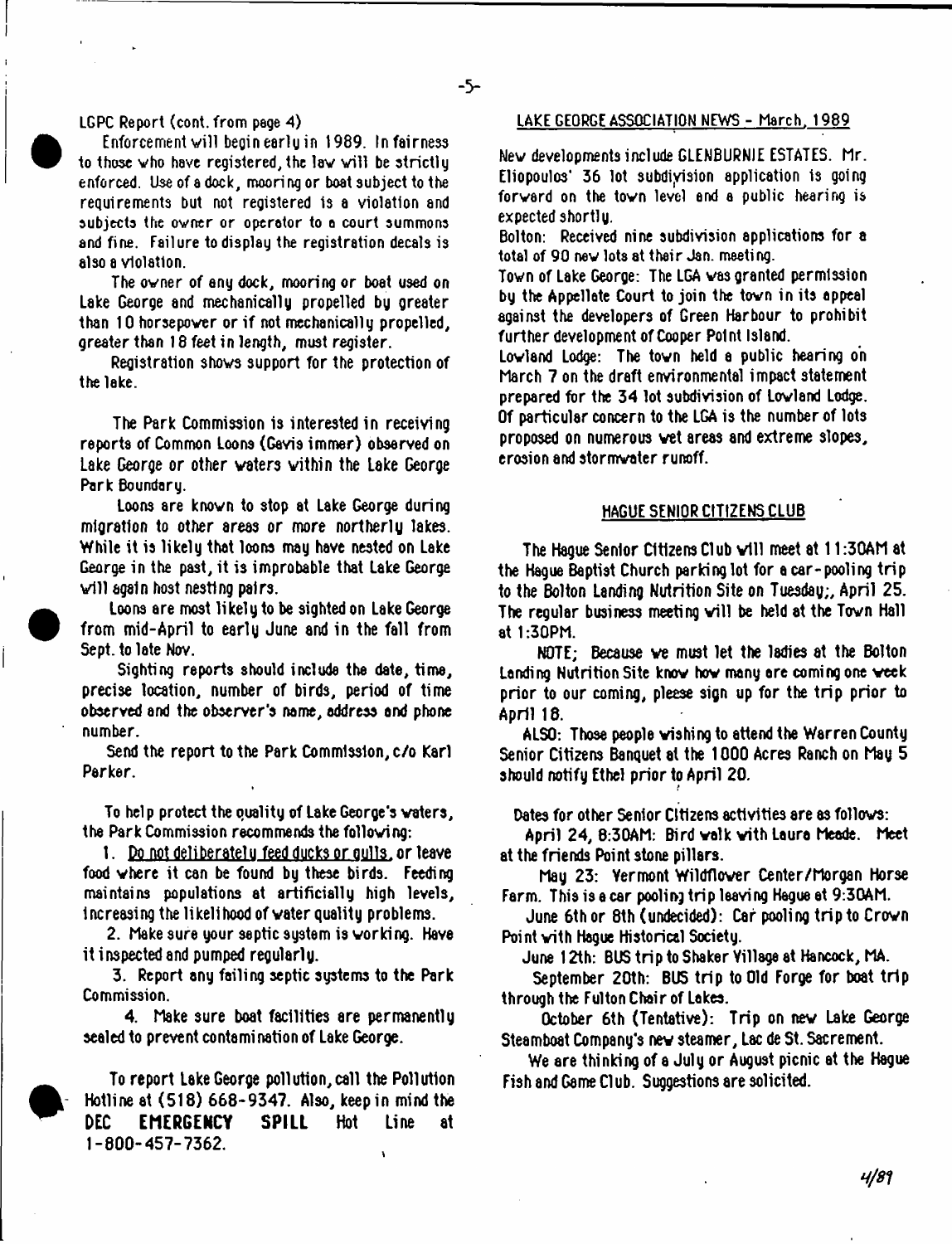# WILLY C'S MARCH/APRIL WEATHER NOTES

 $-6-$ 

host of our maximum weather conditions, wind, temperatures, etc., for March occurred before ve vent to press last issue with one exception. We parted company last, extolling the near arrival of spring and shortly thereafter Mother Nature gave us a 702 day on the 28th of March, our warmest reading for the month. Hov sveet it ves. I say was, because the closest ve have been to 702 since that date is 612 April 5th, but we're getting ahead of ourselves. We did have 1.88 inches of precipitation for the month with 1.17 inches of that coming on the last two days of the month. We gained a wonderful 1 hr.and 33 minutes of daylight in March. Temperatures, overall, for the month were closer to normal than ve have been for some time, but still above normal for the heating season thus far. We sav our first robin March 23rd and a beautiful flight of between 75 and 100 snow geese at 1500 feet against a brilliant blue sky northbound on the 16th. First time your observer has had the joy of seeing snow geese migrating over Lake George. March vent out on the cold side with a high of only  $36\frac{1}{2}$  on the final day.

April came 1n a spot varmer, but nothing to vrite home about. What it has done is come in vith daylight saving time on the 2nd and some much needed rain.. We have had rain or snov seven of the first ten days thus far vith just under one and one-half inches of precipitation. Ice out in the north basin occurred the night of April 6th. it took a bit longer in the narrows and southern basin.. It went out quietly which was fortunate because there was a lot of loose ice floating about and had ve had strong sustained vinds it could have been quite different. The ice damage this year, and it vas considerable in some places, vas caused during the expansion stage. With all the rain ve have had, I am pleased to report ve finally have the lake up to a more normal spring level. The voter temperature, April 10th at 4PM is 382, the air temperature 372. Pretty close this time and as you can see not too warm in either department.

Today ve are having snov squalls, big flakes, the kind in the crystal snov balls ve see at Christmas. The squalls sveep across the lake from vest to east every hour or so. As they approach you can vatch the irregular curtains of snov cascade dovn the mountain slopes swirling in the wind. Objects are obliterated from viev as the curtain falls upon them, soon It engulfs you. Everything disappears, as in the snow balls, only you're inside, the ground turns vhite.

Then the snow subsides as the squall moves on finally stopping as the sun comes back out to melt the snow that has fallen. Fascinating to vatch. April shovers bring Mayflovers. Spring is here.

## EXPLOSION OF MUSICAL IDEAS

As Spring is aburst vith nev life ready to produce its nev season, so the Ticonderoga Festival Guild ha3 been Incubating plans and projects for the Festival season ahead.

Having just completed a fine, fun-filled evening, "A Luau", vith roast pig, dance and hula hoop entertainment, plus an assortment of prizes, the Guild 1s ready to present another special evening: "The One and Only Tommy Dorsey Orchestra conducted by Buddy Morrow." The date will be Wednesday, May 24 at 7:30PM In the Ticonderoga High School auditorium. Advance tickets at \$10 will be on sale at The Bookmark, Montcalm St. Tickets at the door, \$12.50.

This summer marks the tenth anniversary of the Ticonderoga Festival Guild, a volunteer group dedicated to bringing the arts to this area at a modest price. In addition to the Tuesday evening series, a schedule of Blue Grass will offered on Friday nights all programs under the yellow and white striped<br>Festival tent on the Village Green. Wednesdau Festival tent on the Village Green. mornings will be set aside for the award winning free Arts Trek for children.

In addition, two fund raisers will offer the community tvo other delightful occasions: one, an afternoon *of* fine music on Sunday, Jul2 in the beautiful setting of the Hague Island Harbor home of Barbara and Al Lawrence who will be hosts; two, on August 12 and 13 art lovers can look forward to an exhibit and sale of paintings by'North Country' popular artist, Ruth Rumney at Hancock House.

The Tuesday night series will open with the Glens Falls Symphony, followed by Rebecca Kelly - a dance company - then a Gay Nineties program reminiscent of Lillian Russell, Solid Brass and Eddie Condon's Jazz.

These progrms are made possible through the continuous efforts of the Ticonderoga Festival Guild Board members, its hard working program and fund raising committees, (all volunteers), plus the interest of its nev Executive Director, Cathy LaFountain, in the mould of enthusiastic Ti Festival directors from its start....BdeG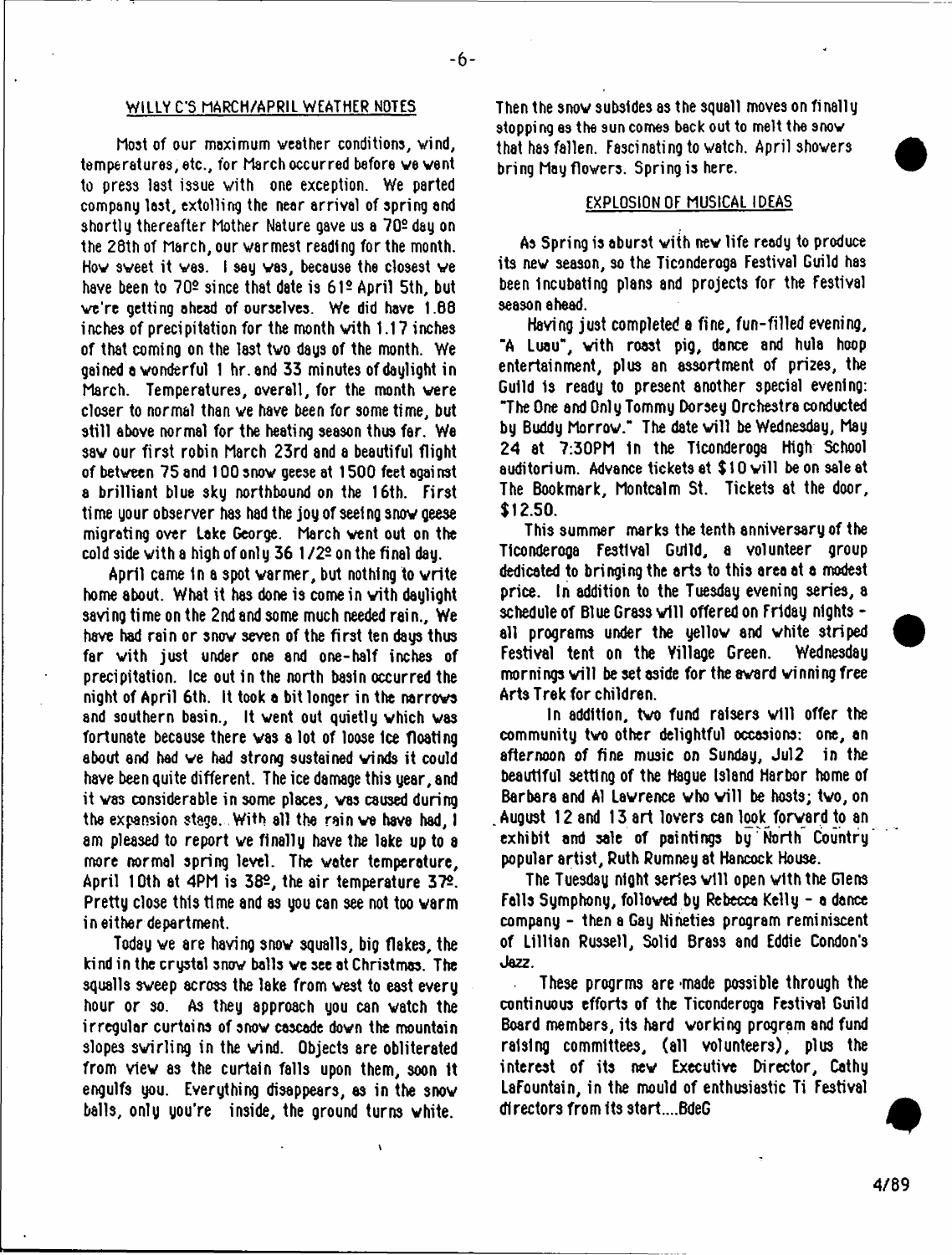# $-7-$

#### SOUNDINGS

BORN - Tripletts, Snowball, Pogo and Loppy, to Snip (mother) and Sambo (father) at Ken Yav's farm on Palm Sunday. This is the second set of Kid tripletts born to Snip, a 10-yr old, vhich is rather a rare coincidence for goats!

ENGAGED - Heather Lynn Knott, daughter of Dr. & Mrs. Douglas R. Knott of Saskatoon, Canada and Silver Bay, to Ralph Howard Denno, son of Mr. & Mrs. Bernard Denno, Hague. Wedding will be August 12 at Silver Bay.

MARRIED - Tighe Peter Sullivan, son of Cheryl (Gehhaar) Sullivan and grandson of Dr. and Mrs. Harold Gelhaar, formerly of Sabbath Day Point to Carter Anne Lombard of N. Tarrytovn, NY on March 11. Dr. Gelhaar vas greeted vith a round of applause from all his grandchildren as he vas ushered down the aisle.

DIED - Harry J. Moore, Lakeshore Drive, Hague, on March 18, 1989 at Moses Ludington Hospital Survivors include his vife Ida Moore, Hague.

^P^DIED - Lulu (May) Corlev, 73, Overbrook Drive, Hague, on March 25 at Glens Falls Hospital. Survivors include her husband, Leonard J. Corlev, brother, George May Sr. and sister Bessie Smith, of Hague and Frances Nev hall of Ticonderoga.

DIED - Rev. William Babinsky, 71, Whiting, NJ and Silver Bay, NY , on March 27. He is survived by his vife, Carolyn and three daughters.

The Hague Chronicle's treasurer for the past 8 years. Jack Kennedy, Is 111 In Sarasota, FL. His illness has delayed the Kennedys' return to Hague. The Chronicle staff vants them to knov that they are missed and ve hope for a full recovery for Jack soon.

CONGRATULATIONS TO: Julia and Aaron Middleton on their big FIYE 0 vedding anniversary on April 15. They are life-long residents of Hague.

Also to Jim and Mlg Broderick on their 53rd vedding anniversary on April 18. Mig has been a summer resident at Sabbath Day Point since her birth. They nov reside full time in their mountain retreat at Graphite. Mig is the editor of The Hague Chronicle.

# FOURTH MARKING PERIOD HONOR ROLL

1

The following students from Hague ere listed on the honor roll for the fourth marking period at the Ticonderoga High School:

First Honors: TONY DEFRANCO, JASON PLASS, KIMBERLY PORTER.

Second Honors: PETER BELDEN, RICHARD COBB, DANIEL DORSETT, CAROLYN DYKSTRA, TODD FISH, CHRISTOPHER KUZIANIK, AMY ROSS.

Congratulations to all of you!!!

Peter W. Schoch, Coordinator of Essex County STOP DWI, has announced that the SA.D.D. Chapter at Ticonderoga High School Is the first place vlnner of the Essex County STOP DWI public information contest. The avard carries a \$500 pri2e vith it.

#### CAN SPRING REALLY BE CLOSE AT HAND?

Ray Monroe, Graphite, reports that he spotted three robins at the Penfields' tome'in Silver Bay on March 20.

niiminmin m++4+\*\*+++++-H m «hh

The 1969 Mobil Travel Guide has selected Trout House Village Resort, Hague, NY for a 2-star rating vith a check mark designating unusually good value in America's most respected guide book for vacationers and business travelers. Lynn Patchett, co-ovner, said she vas especially pleased vith the unusually good value rating.

# NEED A JOB? OR NEED SOMEONE WHO NEEDS A JOB?

In our May issue ve will publish (onetime only) any requests for part-time (or full-time) employment, euch as yard vork, carpentry, baby sitting, mother's helper, etc. etc. Please give your name, address, telephone number, type of vork you can do, or vant done, and mail to the poublisher, The Hague Chronicle, Hague, NY 12836. As usual, there is no charge for this service.

> DON'T FORGET TO PUT ON YOUR BEST RED BIB AND COME TO THE FIRE DEPARTMENT'S SPAGHETTI DINNER SATURDAY, APRIL 15 FROM 5 TO 7PM AT THE FIREHOUSE. SEE YOU THERE!

> > ADULTS - \$5.00 CHILDREN-\$3.50